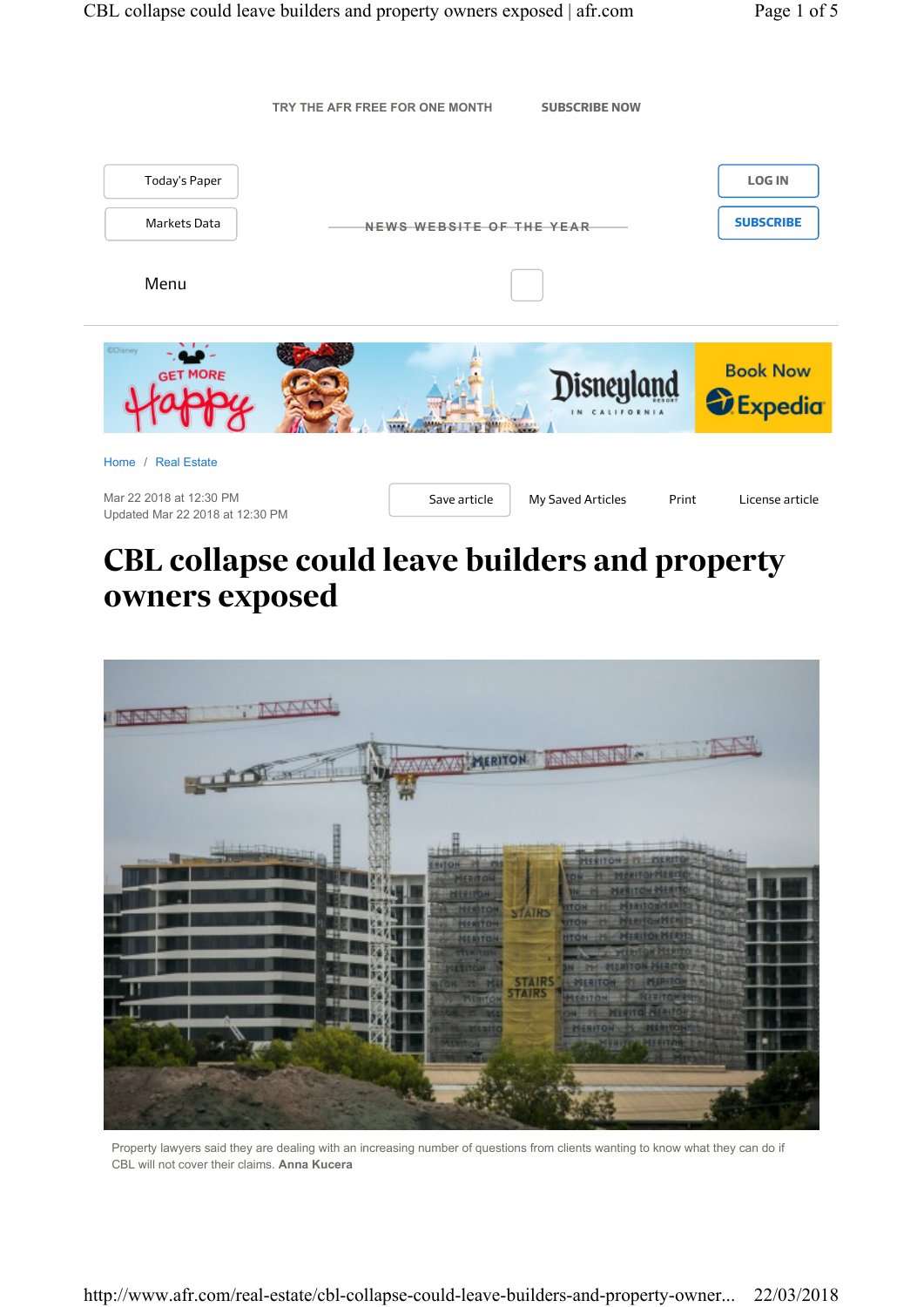## by **Duncan Hughes**

*Builders and apartment owners could face massive bills to replace dangerous external cladding following the collapse of giant New Zealand-based insurer CBL, according to lawyers and insurers.*

*Aggrieved property buyers wanting compensation for poor workmanship, substandard materials, or non-completion because of the financial collapse of a builder could also be left without insurance cover, they warn.*

*The extent of CBL's exposure in the Australian market is unknown. In Victoria, where it was most active, it is thought to be the smaller player in a market dominated by the government's Victorian Risk Management and Insurance Authority (VMIA) scheme. The prospect of its building warranty insurance - taken out by builders and developers - lapsing, however, will send shock waves through a building industry that has strong memories of the \$5 billion collapse of HIH Australia in 2001. That caused widespread bankruptcies because exposed companies could not renew cover and faced crippling claims.*

*"This is very, very worrying," said Sahil Bhasin, national general manager of Roscon Group, an owners' corporation consultancy, which advises tenants and apartment owners.*



The burnt Grenfell Tower in London... the outside cladding of the building is thought to have helped spread the fire, according to police, leaving dozens dead. **AP**

*NZX and ASX-listed CBL Corp went into voluntary administration last month after the New Zealand High Court made orders appointing McGrath Nicol interim liquidator of CBL Insurance at the request of industry regulator the Reserve Bank of NZ.*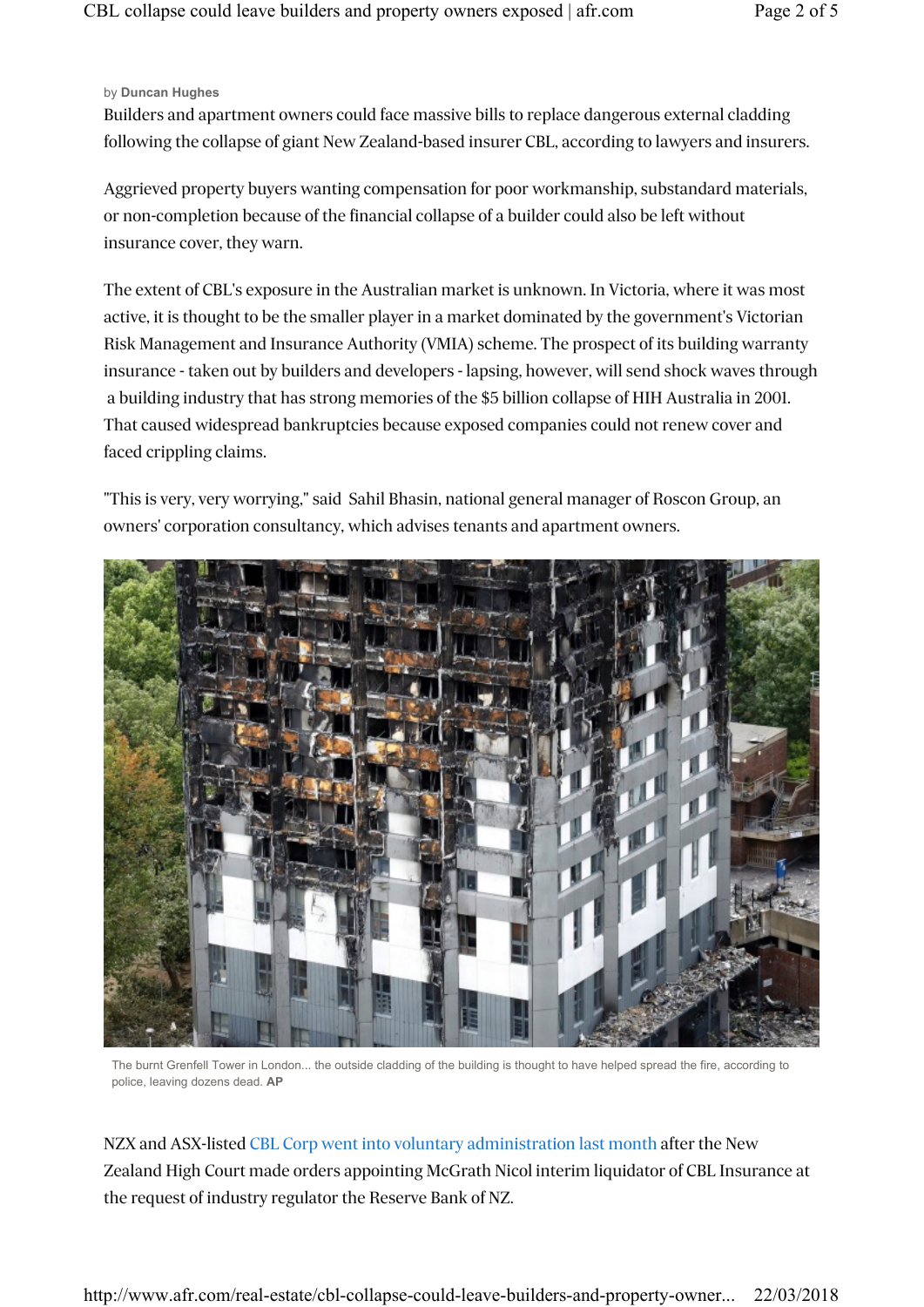Advertisemen

*CBL liquidators are warning policy holders there are "insufficient funds available to meet in full any claims made under insurance policies and bonds issued by CBL."*

*It adds the insurer is "not currently in a position to make any further claim payments to those policyholders with open claims made under builders' warranty insurance held by them. Policyholders should take appropriate measures to minimise any potential losses."*

*Costs made by claimants are likely to rank as unsecured creditor claims in the event it is placed in liquidation.*

*That means policy holders face long waits to be told their claims will be paid, partially paid, or rejected, which could force them to sue related parties or seek government compensation.*

## *High cladding costs*

Leading property lawyers said they are dealing with an increasing number of questions from *clients wanting to know what they can do if CBL will not cover their claims.*

*A lawyer, who did not wish to be named, said it is potentially a "very big" issue because of the massive – and growing – costs of replacing dangerous, faulty or defective cladding on high rise buildings.*

*KareJohnstone, a New Zealand-based interim liquidator and partner with McGrathNicol, said it is still assessing CBL's exposure to Australian builders' warranty.*

*It is the third Australian CBL-linked business to be caught in the collapse that has, so far, hit at least 10,000 residential, commercial and property investors with exposure to deposit guarantees and reinsurance.*

*"Policyholders and holders of surety and financial risk bonds are urged to obtain advice from their insurance brokers or other professional advisers to determine whether they need to purchase new insurance cover or secure additional or replacement bonds," according to a statement from the liquidator.*

*Builders' warranty cover indemnifies the homeowner against non-completion by the builder and, once completed, provides protection against the costs of any repairs – if these defects are not remedied by the builder – for up to six years.*

## *Aussie impact still unknown*

*CBL's total exposure to the Australian market is unclear because as an underwriter it sold products under different names, usually Contractors Bonding.*